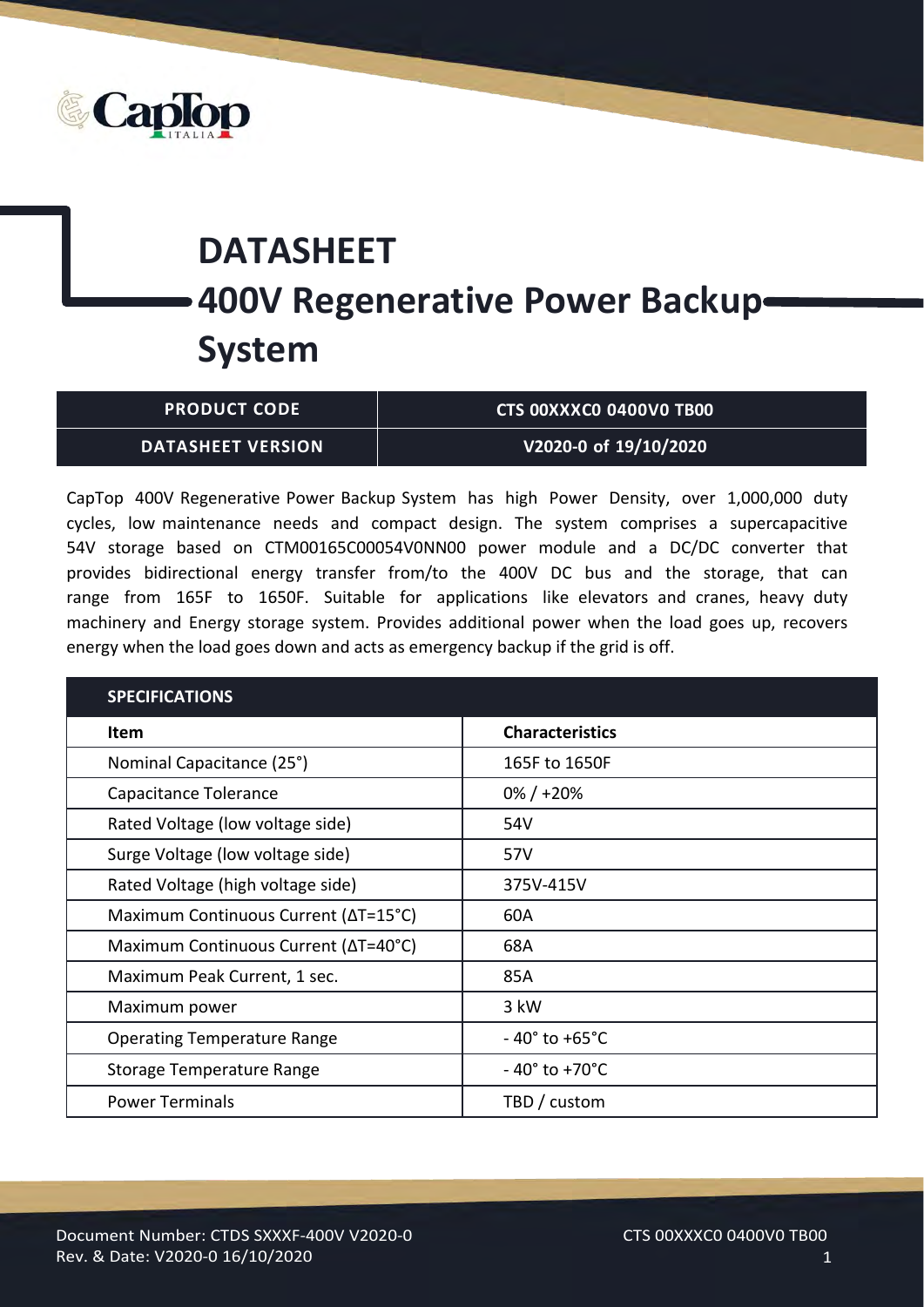

| Recommended Torque - Terminal                                    | TBD                                                                                   |
|------------------------------------------------------------------|---------------------------------------------------------------------------------------|
| Vibration Specification IEC 255-21-1                             | TBD                                                                                   |
| Shock Specification IEC 255-21-2                                 | <b>TBD</b>                                                                            |
| Remote Control, Diagnostic and Monitoring                        | via CanOpen connector                                                                 |
| <b>Temperature Monitoring</b>                                    | NTC Thermistor                                                                        |
| <b>Stored Energy</b>                                             | from 67.5 Wh to 675 Wh                                                                |
| Temperature Performance $(-40^{\circ}C \text{ to } 65^{\circ}C)$ | $\Delta C \leq 5\%$ of initial measured value ESR<br>$\leq$ 50% of specified value    |
| High Temp. Life (1,500 hours $@$ 65°C, Rated<br>Voltage)         | $\Delta C \leq 20\%$ of initial measured value<br>$ESR \leq 200\%$ of specified value |
| Room Temp. Life (10 years @ 25°C, Rated<br>Voltage)              | $\Delta C \leq 20\%$ of initial measured value<br>$ESR \leq 200\%$ of specified value |
| Cycle Life (1,000,000 cycles between VR and<br>$1/2$ VR $)$      | $\Delta C \leq 20\%$ of initial measured value<br>$ESR \leq 200\%$ of specified value |
| Shelf Life (25°C, uncharged)                                     | 4 years                                                                               |
| <b>Factory High-Pot Test</b>                                     | <b>TBD</b>                                                                            |
| <b>Typical Thermal Resistance</b>                                | <b>TBD</b>                                                                            |
| <b>Typical Thermal Capacitance</b>                               | <b>TBD</b>                                                                            |

\*All values are provisional and may vary

| <b>DIFFERENCE PARAMETER LIST</b>         |                             |
|------------------------------------------|-----------------------------|
| <b>Environmental Protection</b>          | <b>IP54 (TBD)</b>           |
| Weight                                   | from 25 kg to 350 kg        |
| Usable Power Density (Pd)                | <b>TBD</b>                  |
| Impedance Match Power Density (Pmax)     | TBD                         |
| <b>Gravimetric Energy Density (Emax)</b> | TBD                         |
| <b>Environment Humidity</b>              | ≤90%RH                      |
| Installation                             | only by qualified personnel |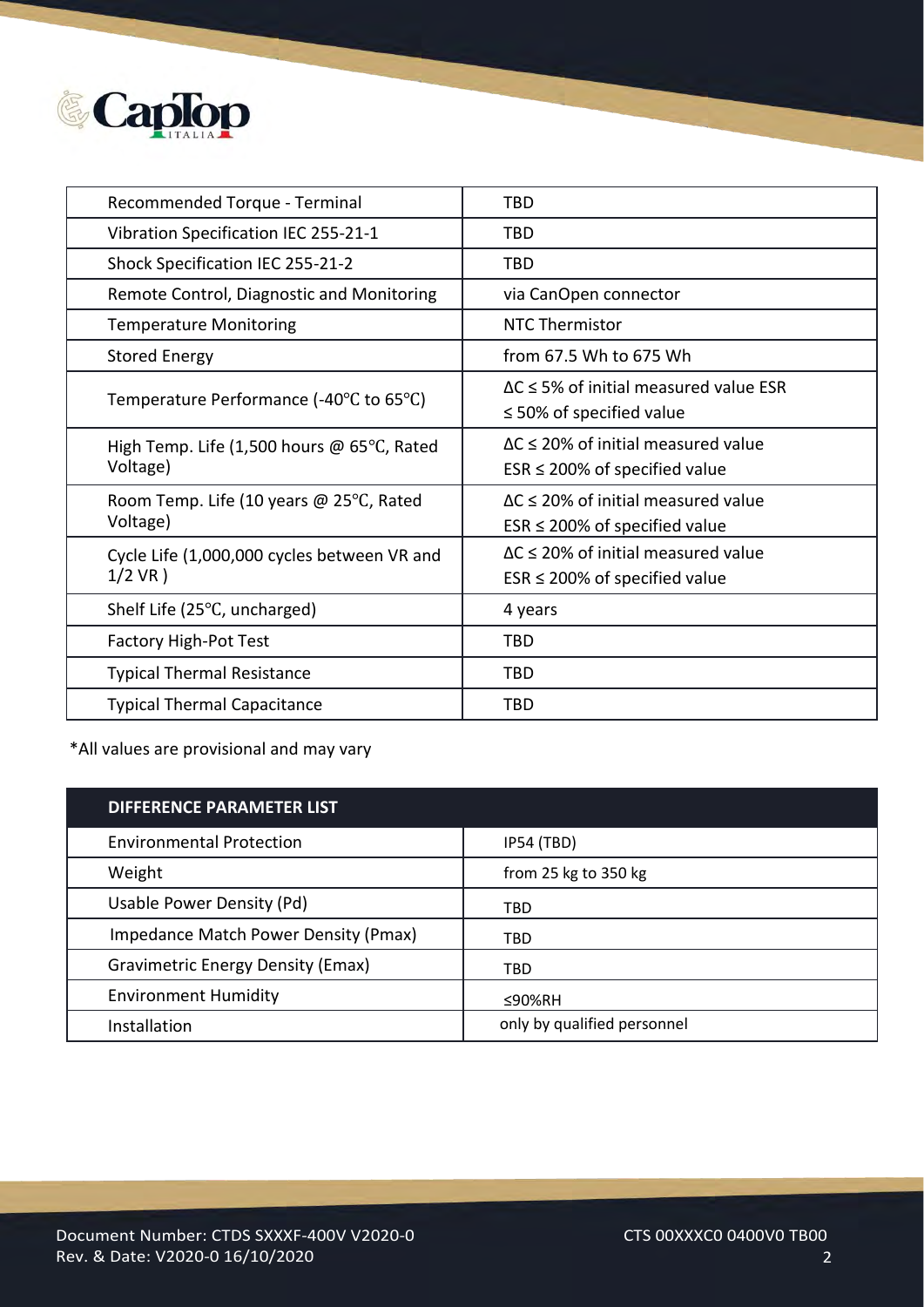

| PIN DEFINITION of 5V insulated CAN connector |                   |                   |                |
|----------------------------------------------|-------------------|-------------------|----------------|
| <b>Pin Number</b>                            | <b>Wire Color</b> | <b>Definition</b> | <b>Outputs</b> |
|                                              | <b>Black</b>      | <b>GND</b>        |                |
|                                              | Orange            | <b>CANH</b>       |                |
| 3                                            | Green             | <b>CAN L</b>      |                |
| 4                                            | Red               | $+5V$             |                |
|                                              |                   |                   |                |

## **OPTIONAL ACCESSORIES**

TBD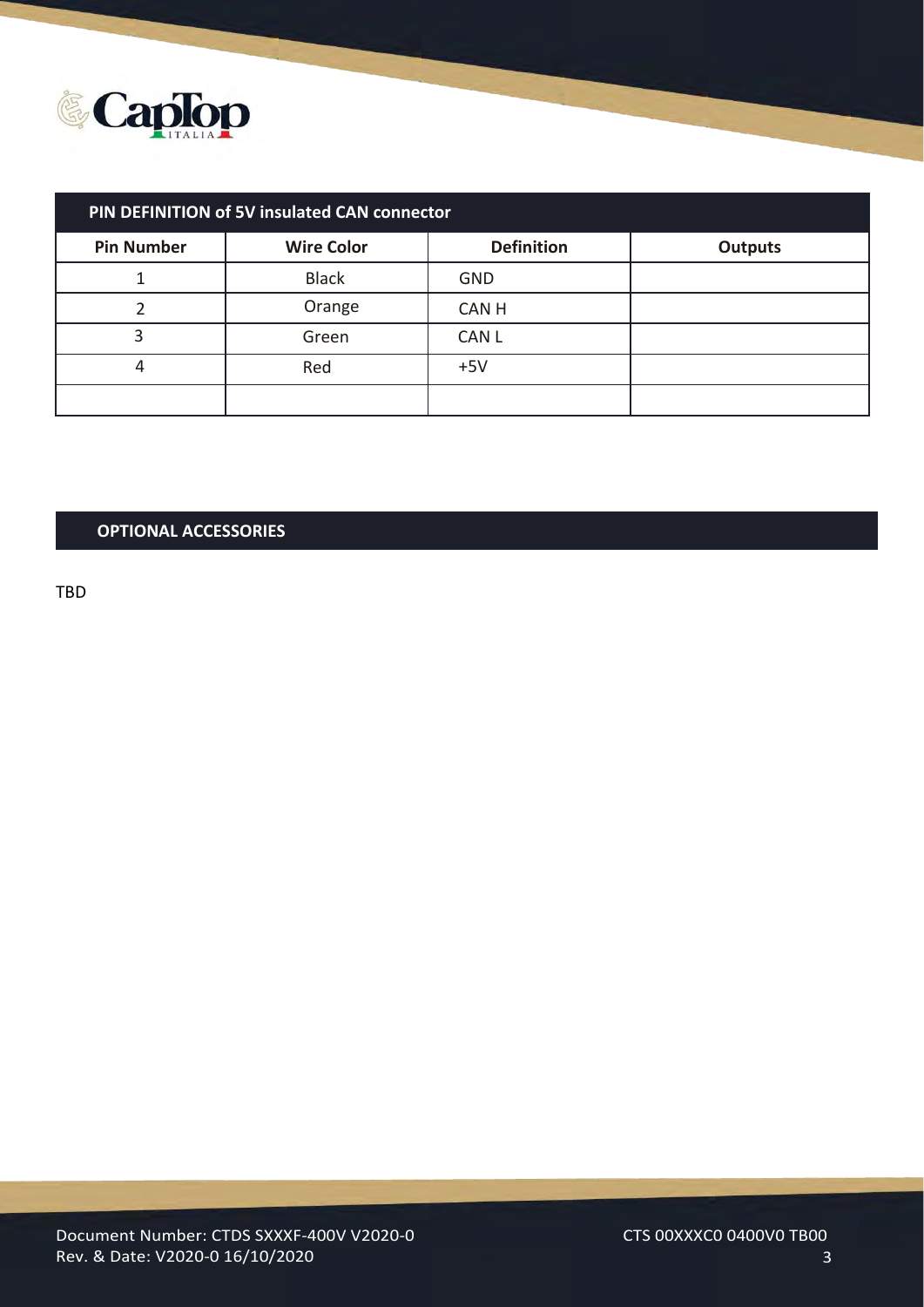

## **CONSTRUCTION & DIMENSIONS**



| L/mm       |          |     |
|------------|----------|-----|
| $h$ (Max.) |          | L2  |
| 1000-2000  | 600-1200 | 400 |